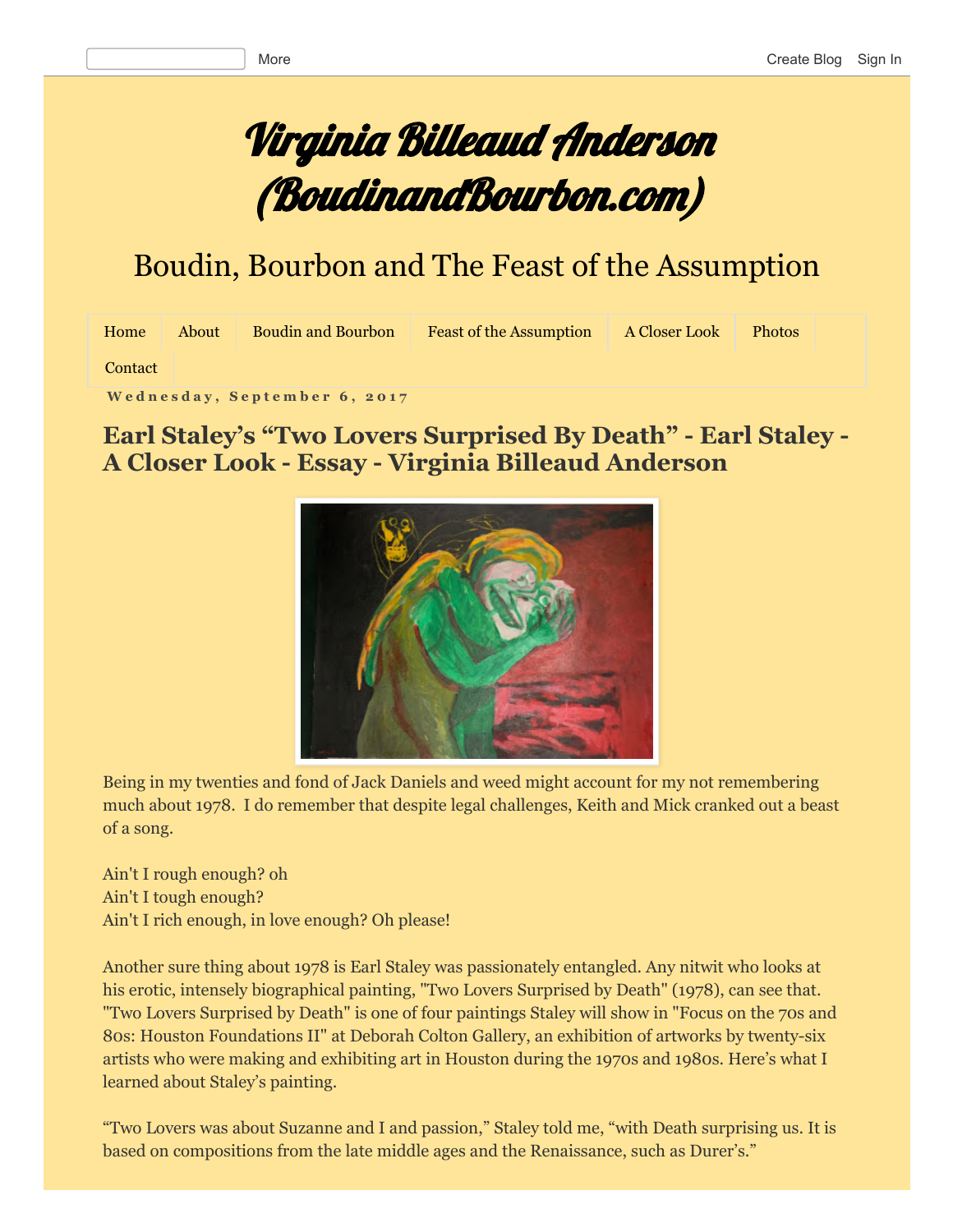Essentially, Staley (b. 1938) was working within the European Dance of Death or dance macabre tradition in which artists pictorially portrayed lovers accompanied by a symbol of death. Handling of the theme varied, Durer in his 1498 engraving "Young Couple Threatened by Death (The Promenade)" allegorized death as an hourglass-holding skeleton hiding behind a tree, unnoticed by the gussied-up couple. Hans Burgkmair's woodcut "Lovers Surprised by Death" (1510) depicted death as a skull face winged demon who violently pins down the male lover with an ungodly throat clutch and foot on chest maneuver. Rembrandt's 1639 composition locates the lovers near their freshly dug grave, from which a skeletal death climbs out.

Art historian and curator Marcia Tucker found in Staley's painting a metaphor for uncontrolled passion. In her 1983 catalogue essay for the retrospective exhibition "Earl Staley: 1973-1983," Contemporary Arts Museum, Houston, Tucker intimated that the theme of love is a major one within Staley's oeuvre, he shows lovers "in every possible state of transport," and frequently juxtaposes sexuality with death. "The allusion," Tucker wrote, "is that sexuality is associated with loss of control, and loss of control is associated with death."

It's difficult to look at "Two Lovers" without thinking about the old hoochie-coochie man Picasso. Tucker made this comparison, and based it on the painting's autobiographical nature and the manner in which Staley distorted his figures to offer two perspectives to the viewer.

Though Staley's delineation of death as a skeletal goon with skinny arms borrows from medieval art, it draws on an additional source. By 1978 he had begun regularly traveling to Mexico where he encountered Day of the Dead celebrations and Mexican folk art. I asked Staley if he stylistically conflated a medieval iteration of death with iconography associated with Mexican religious rituals. "Yes," he said. "Mexico was influential. In 1976 I drove through Mexico, and began returning often to Oaxaca where I had found a place to stay courtesy of Lucas Johnson, and many other Houston artists followed. I remember being in Oaxaca in 1977 and seeing long lines of stalls with masks and sugar skulls, really good folk art, and I hauled some back to Houston. You know, I was born on Halloween, and have always been in tuned with the death images. Unfortunately, the great Mexican folk art tradition has ended. When I returned with Suzanne, it wasn't the same. Recently Mary Margaret and I were there, and could see all the stuff is mass produced."

There was an interesting aesthetic shift taking place at the time Staley painted "Two Lovers." Painting, which had come to be considered stale, sclerotic, and too academic in the post-minimalist age, was regaining popularity, but with fresh aberrance. Its reemergence was institutionally acknowledged by the Whitney Museum's 1978 landmark exhibition "New Image Painting," and by other shows, such as "Bad Painting" (1978) and "The 1970s: New American Painting" (1979) exhibitions at New Museum in New York. Staley was in the two New Museum shows. At the time of his participation he was categorized as a "new image" painter who by definition employed an unrefined or gross style.

It was inaccurate though to link him to a particular style, he uses many different styles. "Skull with Landscape" which he exhibited in the 1975 Whitney Museum Biennial Exhibition, and is now in the collection of Museum of Fine Arts, Houston, has a sparse linear style. Staley's elegant radiantly colored landscapes have a descriptive impressionistic style. We see a very different style in "Two Lovers." Versatility of style reeks of Picasso.

Quick word about that 1975 Whitney show. The artists who were chosen were believed to work independently of the New York art scene, which motivated a few mouthy critics to call them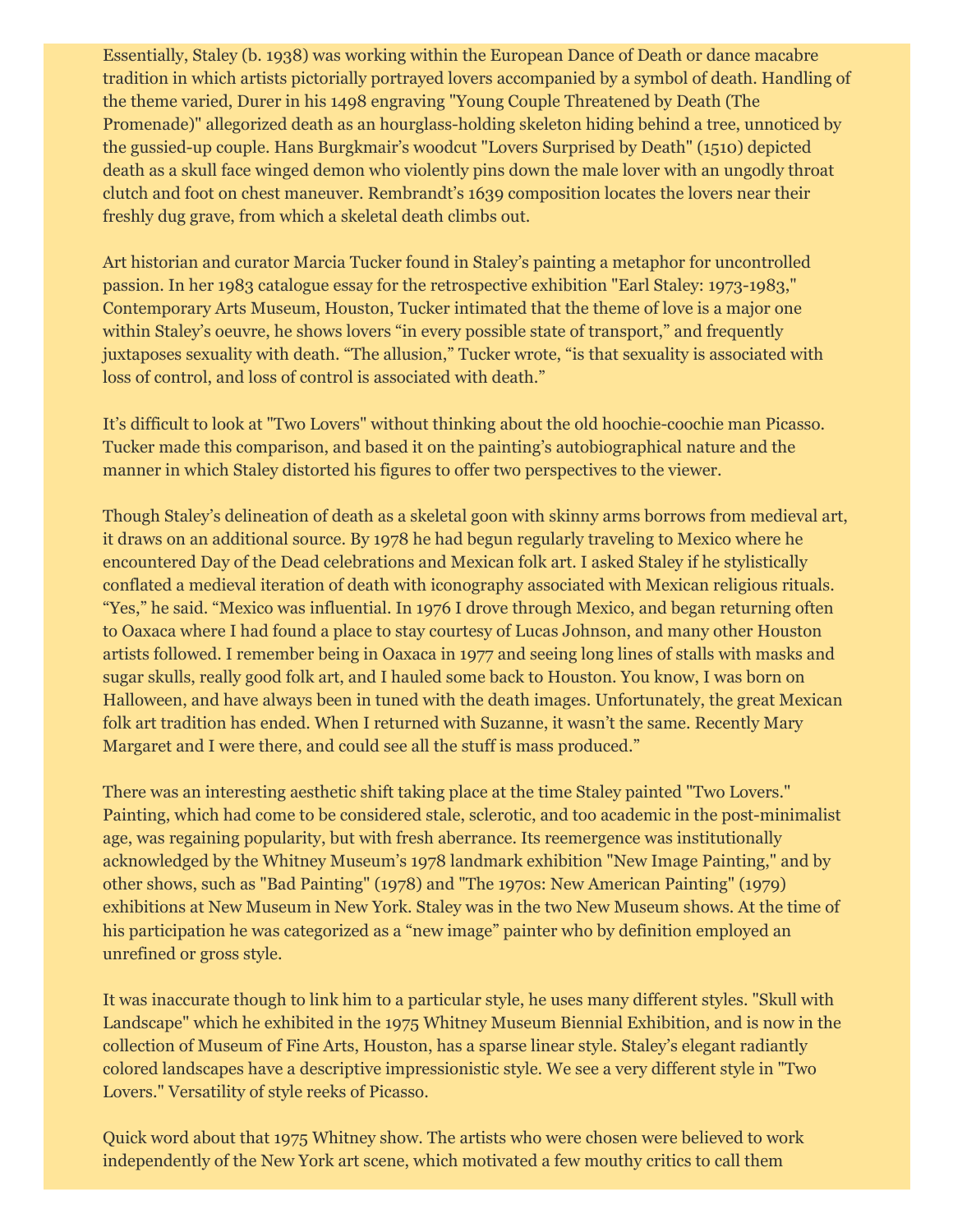"virgins." Looking back on that in 1993, Roberta Smith said Staley was one of the virgins who had become "quite experienced."

Not sure what to think about the obese dragon-tailed mermaids Staley presented in the 1978-1979 New Museum exhibitions. They are hellish. It is fun to imagine he devised those harpies to attract New York curators who were scavenging for audacious "bad" paintings they could announce were good, but I've spent enough time in Staley's studio looking at old stuff to know he's too independent to give a shit about what's trendy. Linda Cathcart said precisely this when she organized "Earl Staley: Mythologies" at CAMH (1980). In her curatorial notes Cathcart wrote that Staley's "personal expression has never seemed to mingle with current mainstream ideas or styles - either nationally or locally."

It's more likely the fat mermaids are grounded in mythology, myth-based images have major presence in Staley's repertoire, particularly after he received the Prix de Rome and moved to the Villa Aurelia. The mermaids' modeling and sharp tonal contrasts mirror those in a painting of a Triton and Mermaid, so you'll understand my linking them to his narratives inspired by Greek and Roman classical myths. That Triton, by the way, I've seen him many times in the Piazza Navonna and the Piazza Barberini.

Here's what you have to know about the show. "Focus on the 70s and 80s: Houston Foundations II" at Deborah Colton Gallery is September 9, 2017 to November 4, 2017. Included are John Alexander, Lee Benner, H.J. Bott, Bob Camblin, Mel Chin, Ibsen Espada, David P. Gray, Virgil Grotfeldt, Roberta Harris, Ann Harithas, Mike Hollis, Dorothy Hood, Perry House, Luis Jiminez, Lucas Johnson, Sharon Kopriva, Bert L. Long, Jr., Jesse Lott, Suzanne Manns, Basilios Poulos, Forrest Prince, Don Redman, Julian Schnabel, Earl Staley, James Surls, and Dick Wray. On Saturday September 9, there is Open House, exhibition viewing and visit with the artists from 2:00 to 2:30 pm, the Foundations Symposium Panel Discussion, Open Forum, questions and answers are 2:30 to 3:30 pm, and Opening Reception is 3:30 to 6:00 pm.

To those who are unimaginably young, born after the era documented in the exhibition, I encourage you to chat up H J Bott who is 84, or the old professor Earl Staley who is 78, or Perry House, or any of the others, and hear what they have to say about dedication and lifetime commitment, and pain. Don't take too long. Seven of the artists have joined the shades.



Image Earl Staley, Two Lovers Surprised by Death, 1978, Acrylic on canvas, 37 x 48

Image - Earl Staley Studio 8-30-17. Sent by the artist to assure me he was safe during Hurricane Harvey.